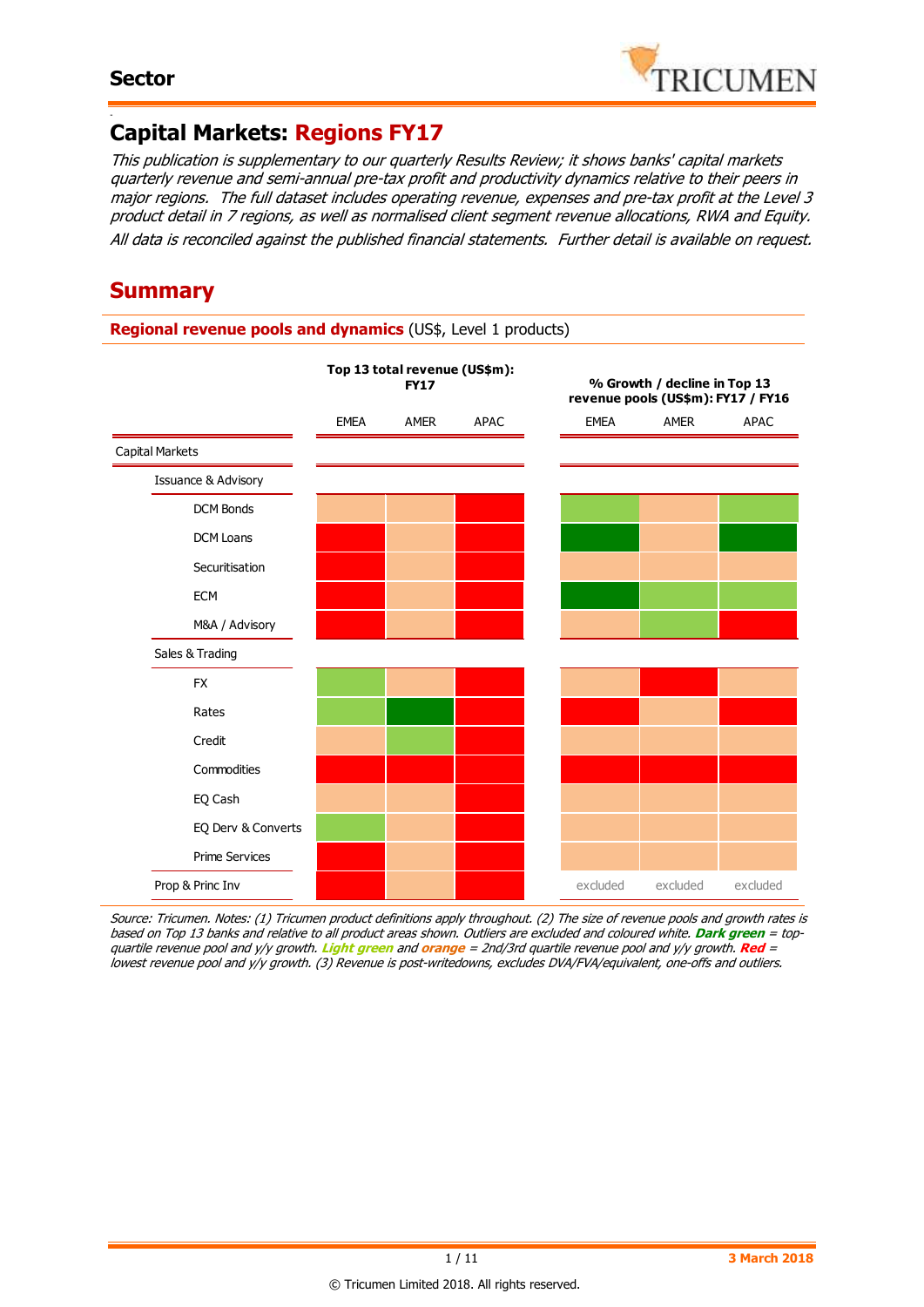### **Sector**



#### **EMEA % change share of peer group operating revenue & pre-tax profit** (US\$, FY17/FY16) **Issuance & Advisory FICC Equities**  DVALUE AND ACCREATED TRADING AND CONSULTABLE TRADING AND CONSULTABLE TRADING AND CONSULTABLE TRADING AND CONSULTABLE TRADING AND CONSULTABLE TRADING AND CONSULTABLE TRADING AND CONSULTABLE TRADING AND CONSULTABLE TRADING -1.0% 2.8%  $\frac{1}{2}$ rofit **a** 0.7% 2.3% -1.9% -2.0% 3.6% -1.3% 0.7% 0.9% 0.0% -2.3% -1.2% -0.03 -0.02 0.01 **share gain** 0.03 0.04 **BAML BARC BNPP Citi CS DBK GS HSBC JPM MS RBS SG UBS mkt mkt share loss Revenue Pre-Tax Profit** 0.4% -1.7% -0.8% 3.8% -0.6% -1.7% 0.4% -1.1% -0.6% -0.3% 1.2% 0.8% 0.1% 0.1% -5.6% -0.7% 9.2% -2.1% 4.4% -1.4% -4.9% 4.6% 0.9% 2.6% 0.2% -0.1 -7.4%<br>UBS -0.08 -0.06 -0.04 -0.02 **share**  0.02 0.04 **share**  0.06 0.08 0.12 BAML BARC BNPP Citi CS DBK GS HSBC JPM MS RBS SG **mkt gain mkt loss Revenue Pre-Tax Profit** 0.8% -1.4% 0.8% -0.6% 0.9% -2.0% 0.9% 0.4% 0.3% -0.1% 0.0% 0.0% -0.1% 0.1% 3.5%  $\frac{1}{\sqrt{6}}$ 0.8% -2.8% 2.3%  $DBK$ -0.2% 3.0% 4.9% 0.2% -2.9% 3.4% -0.08 -0.06 mkt 0.04 0.06 BAML BARC BNPP Citi CS DBK GS HSBC JPM MS RBS SG UBS **mkt share gain share loss Revenue Pre-Tax Profit**

Source: Tricumen. Notes: (1) Tricumen product definitions throughout. (2) Revenue is post-writedowns, excludes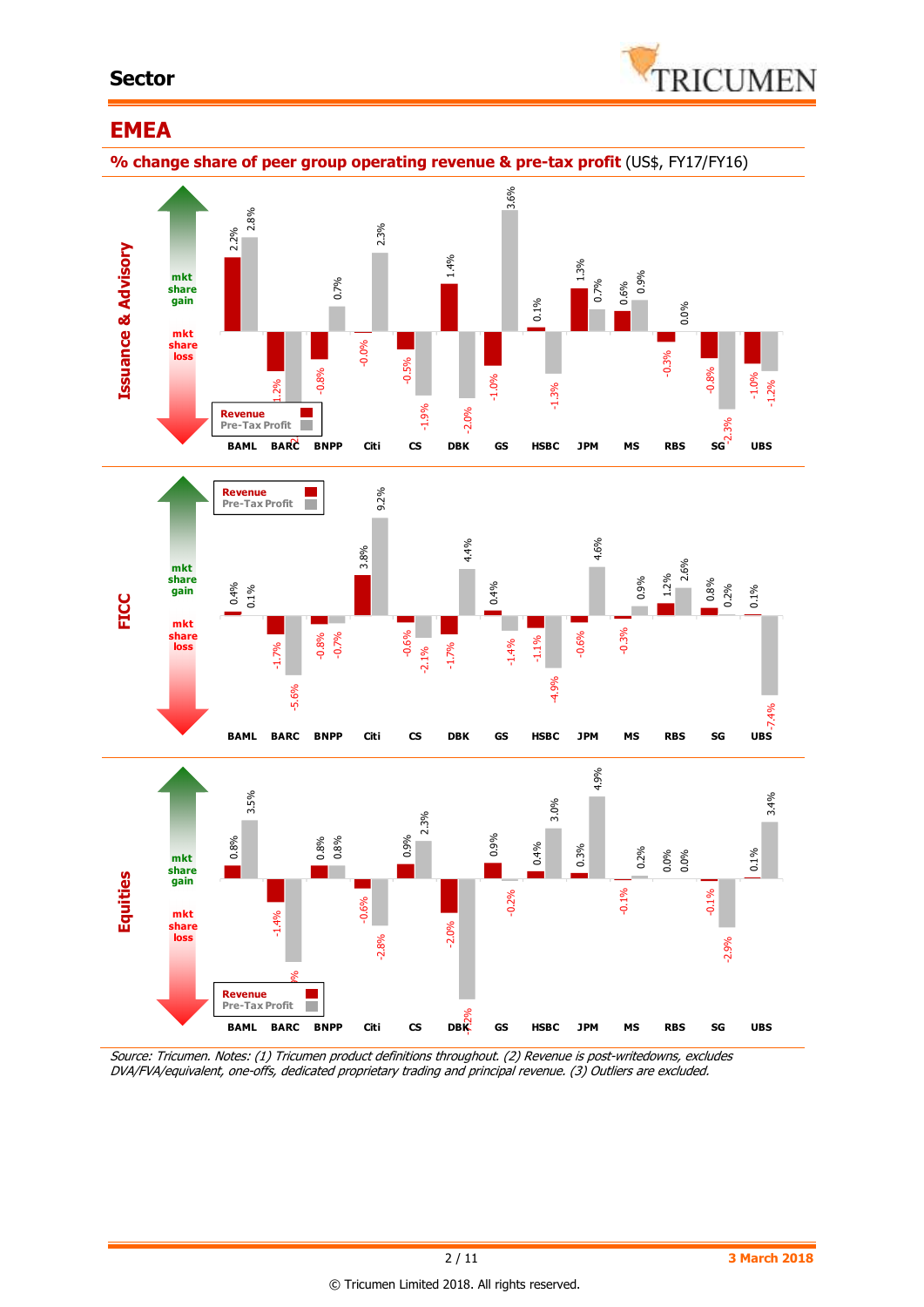

# **EMEA** (cont.)

|                                | <b>BAML</b> | <b>BARC</b> | <b>BNPP</b> | Citi | <b>CS</b> | <b>DBK</b>    | GS            | <b>HSBC</b> | <b>JPM</b>    | <b>MS</b> | <b>RBS</b> | SG            | <b>UBS</b> |        | Top 25% Bottom 25% |
|--------------------------------|-------------|-------------|-------------|------|-----------|---------------|---------------|-------------|---------------|-----------|------------|---------------|------------|--------|--------------------|
| <b>Capital Markets</b>         | ⇑           | ⊕           | ⊕           | 40   | ⇨         | J             | ⇨             | ᆊ           | ⇨             | ⇨         | ⇑          | ⊕             | ⇩          | 5%     | $-7%$              |
| <b>Issuance &amp; Advisory</b> | ⇑           | ⇩           | ⇩           | ⇨    | ⇨         | ⇑             | ⇩             | ⇨           | ⇑             | ⇨         | ⇩          | ⇩             | ⇩          | 35%    | 12%                |
| DCM Bonds                      | N/M         | ⊕           | ⇩           | ⊕    | ⇨         | $\Rightarrow$ | ⇨             | ⊕           | ⇧             | ♠         | ⊕          | ⊕             | ⇑          | 55%    | 5%                 |
| <b>DCM Loans</b>               | N/M         | N/M         | N/M         | ⊕    | ⇑         | N/M           | ⇨             | ⇩           | ⇨             | N/M       | ⇑          | ⇩             | ⇩          | 47%    | 2%                 |
| Securitisation                 | ⇨           | ⊕           | ⇨           | ⊕    | ⇩         | л             | ⇨             | N/M         | ⇩             | ⊕         | ⇩          | ⇧             | ⊕          | 17%    | $-7%$              |
| <b>ECM</b>                     | ⊕           | ⇑           | ⇨           | ⊕    | ⇩         | ⇨             | ⊕             | N/M         | ⇨             | ⇑         | N/M        | ⊕             | ⇩          | 57%    | 10%                |
| M&A / Advisory                 | ⇑           | ⊕           | ⇑           | ⊕    | ⇩         | ⇑             | ⇩             | N/M         | ⇨             | ⇨         | N/M        | $\Rightarrow$ | ⊕          | 21%    | $-18%$             |
| Sales & Trading                | ⇨           | ⇩           | ⊕           | ⇑    | ⇩         | ⊕             | ⇑             | ⇨           | ⊕             | ⊕         | 合          | ⇨             | ⇨          | $-5%$  | $-12%$             |
| <b>FX</b>                      | ⇑           | ⇩           | ⊕           | ♠    | ⇩         | ⇩             | $\Rightarrow$ | ⇩           | ⇑             | ⇨         | ⊕          | ⇨             | ⇨          | $-8%$  | $-24%$             |
| Rates                          | ⊕           | ⊕           | ⇩           | ⇑    | ⇨         | ⇩             | ⇨             | 几           | Л             | ⇨         | ⇑          | ⇨             | ⇑          | $-7%$  | $-35%$             |
| Credit                         | ⇨           | ⊕           | ⊕           | ⇑    | ⇩         | ⇩             | N/M           | ⇑           | ⇩             | ⇨         | ⇑          | $\Rightarrow$ | ⊕          | 7%     | $-26%$             |
| Commodities                    | ⊕           | ⊕           | ⇨           | ⊕    | ⇨         | ⇨             | ⊕             | ⇑           | ⇩             | ⇩         | N/M        | ⇧             | ⇧          | $-11%$ | $-56%$             |
| EQ Cash                        | ⇑           | ⇨           | ⇩           | ⊕    | ⇨         | J             | ങ             | ⇑           | $\Rightarrow$ | ⇩         | N/M        | ⇩             | ⊕          | 8%     | $-10%$             |
| EQ Derv & Converts             | ⇨           | ⊕           | 企           | ⊕    | 企         | ⊕             | ⇨             | ⊕           | ⇨             | ⇑         | N/M        | ⊕             | ⇧          | $-2%$  | $-13%$             |
| <b>Prime Services</b>          | ⊕           | 企           | л           | ⊕    | ⇑         | ⊕             | ⇨             | ⇑           | ⇨             | ⇩         | N/M        | ➡             | ⊕          | 7%     | $-10%$             |
| Prop & Princ Inv               | N/M         | N/M         | ⇨           | N/M  | ⇩         | N/M           |               | N/M         | ⇨             | N/M       | N/M        | ⇩             | N/M        | 7%     | $-24%$             |

#### **Operating revenue dynamics** (US\$, Level 1 products, FY17/FY16)

Source: Tricumen. Notes: (1) Tricumen product definitions apply throughout. (2) Arrows show % change in revenue vs peers. Up-/down-arrows: top-/bottom-quartile. (3) Revenue is post-writedowns, excludes DVA/FVA/equivalent, one-offs and outliers.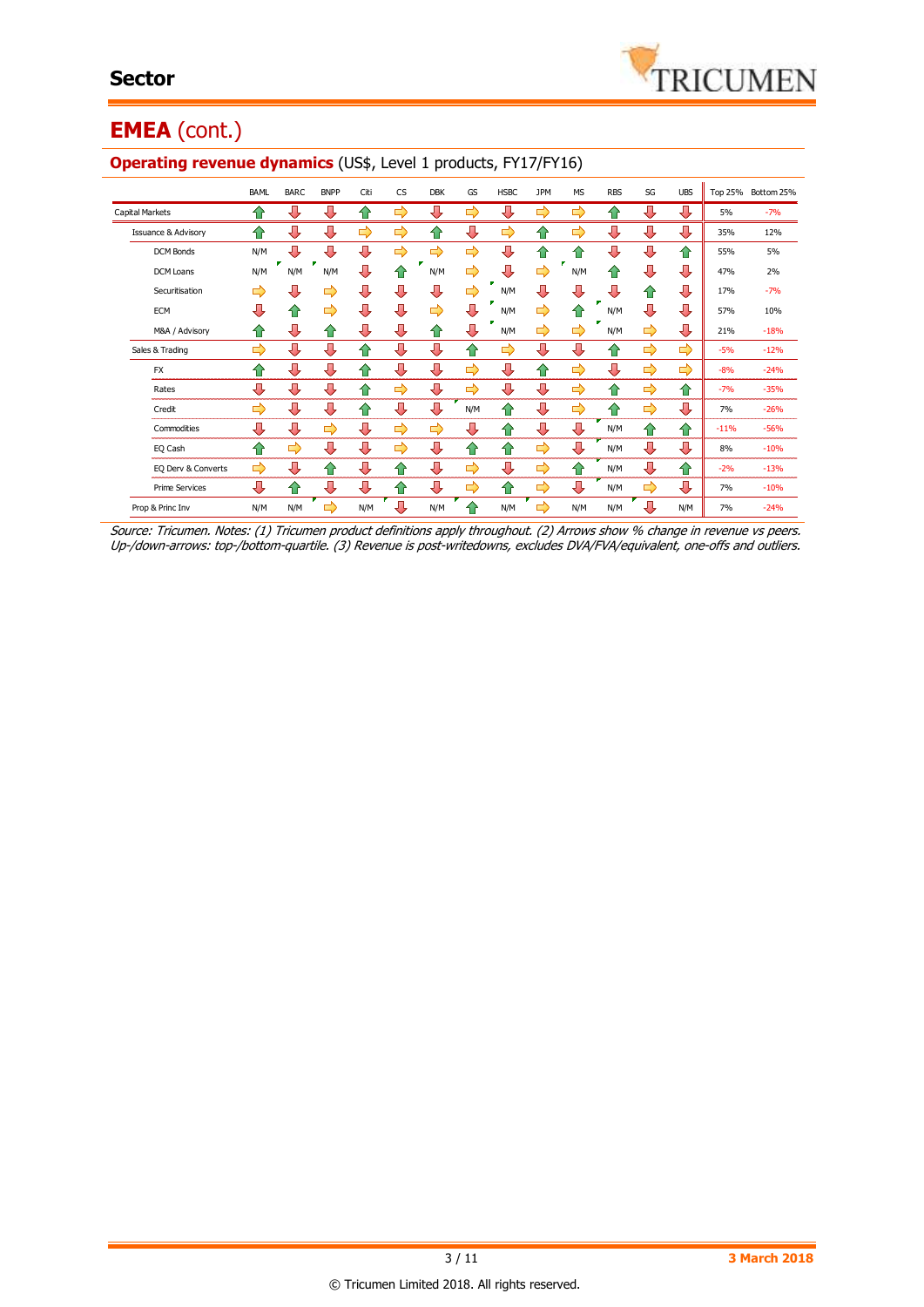

# **EMEA** (cont.)



Source: Tricumen. Notes: (1) TRIC product definitions, standard deviation, product Level 1; (2) Operating expenses exclude one-off non-operational items, insurance-related benefits & claims, and credit expense/recovery/NPL provisions. Capital expenditure is included as accrued. Litigation expense is allocated to front-line units. (3) positive values indicate outperformance; missing fields indicate that data is not meaningful, or available; (4) outliers are excluded. (5) RBS does not compete in Equities markets.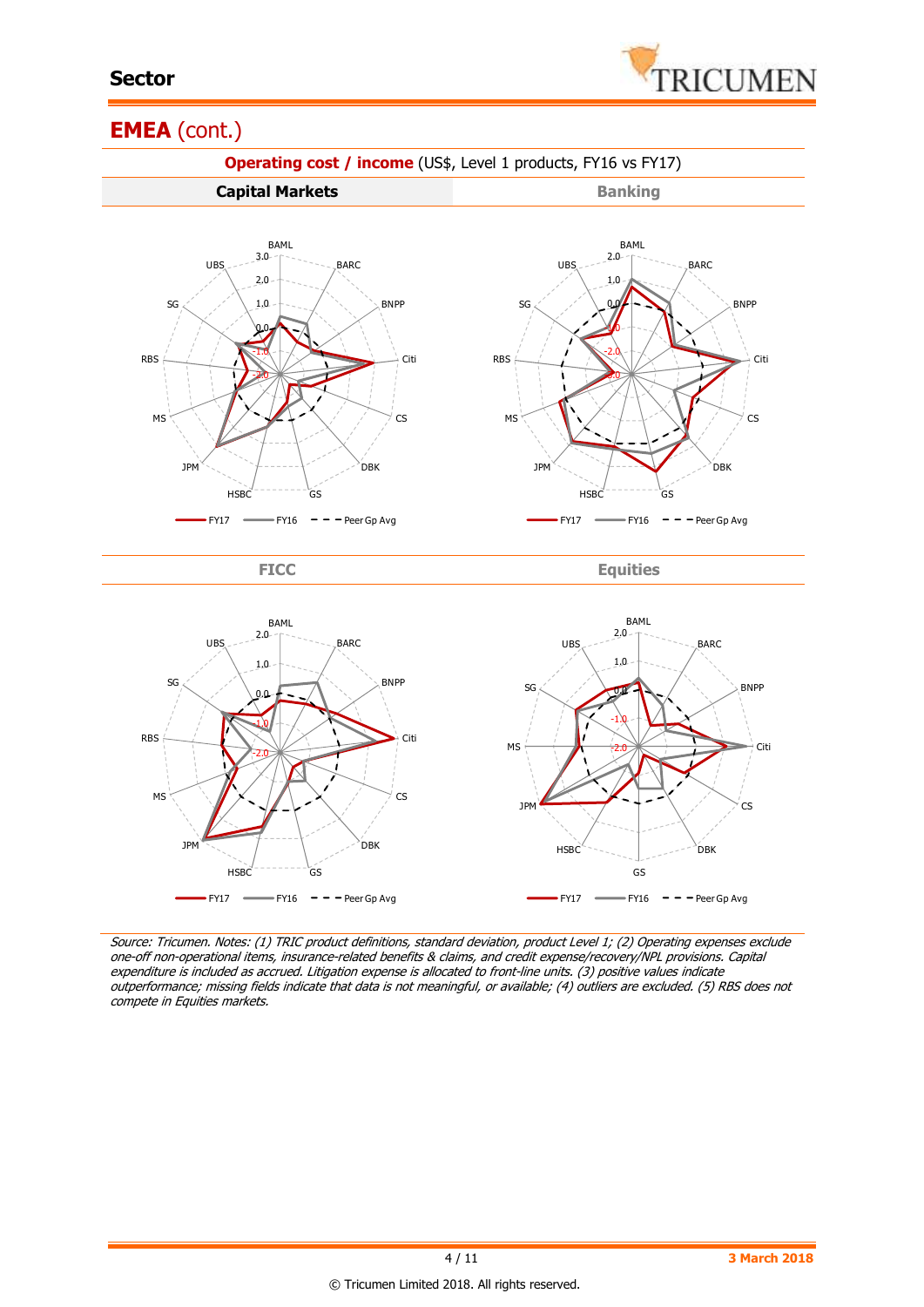

# **Americas**

**% change share of peer group operating revenue & pre-tax profit** (US\$, FY17/FY16)



Source: Tricumen. Notes: (1) Tricumen product definitions throughout. (2) Revenue is post-writedowns, excludes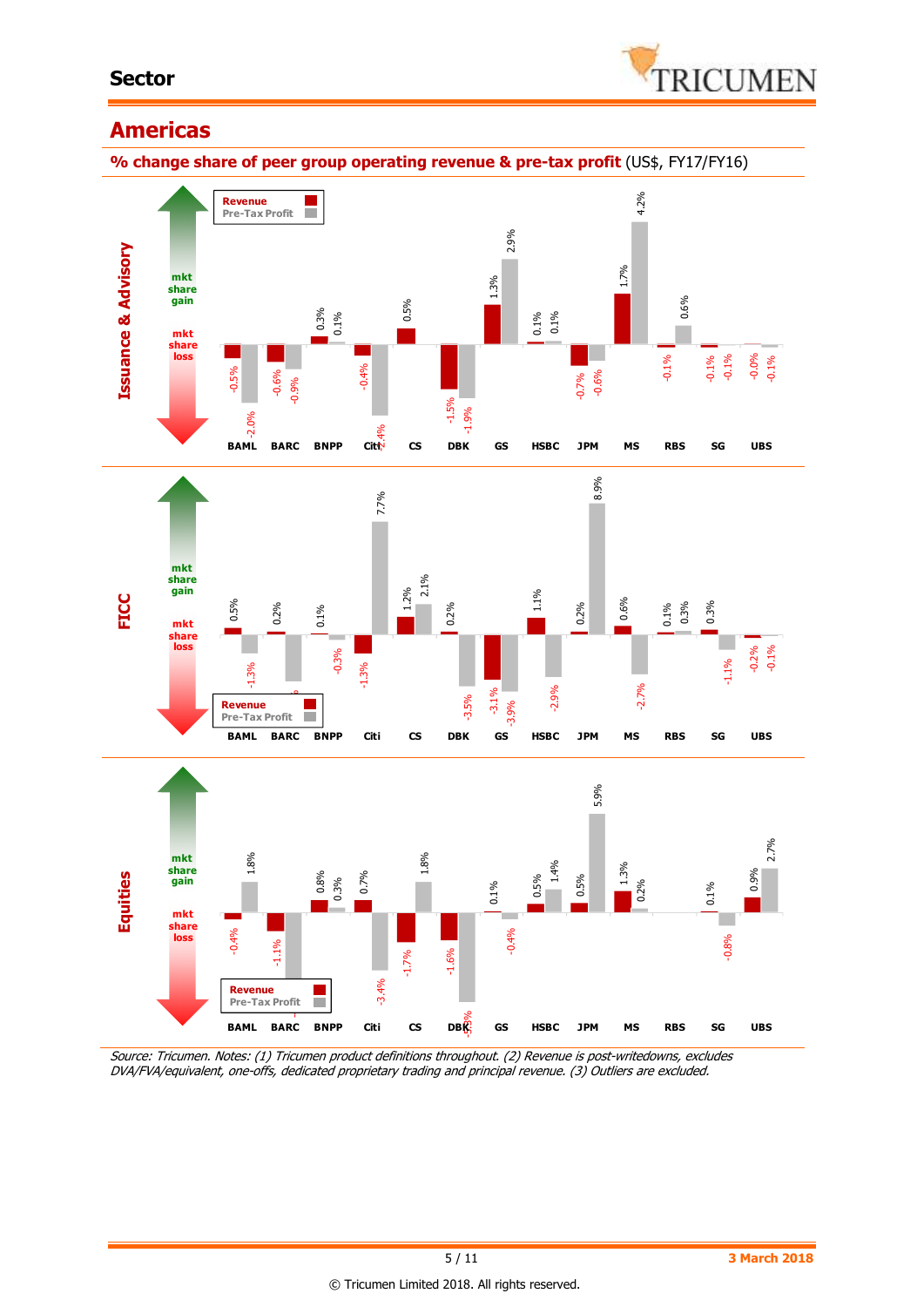# **Americas** (cont.)

|                                | <b>BAML</b> | <b>BARC</b> | <b>BNPP</b> | Citi | <b>CS</b> | <b>DBK</b> | GS            | <b>HSBC</b> | <b>JPM</b> | <b>MS</b>  | <b>RBS</b> | SG  | <b>UBS</b> | <b>Top 25%</b> | Bottom 25% |
|--------------------------------|-------------|-------------|-------------|------|-----------|------------|---------------|-------------|------------|------------|------------|-----|------------|----------------|------------|
| <b>Capital Markets</b>         | ⊕           | ⊕           | $\bullet$   | ⊕    | ⇨         | ⊕          | ⇛             | ≏           | ⊕          | ⇑          | ⊕          | ⇨   | ⇨          | 10%            | $-1%$      |
| <b>Issuance &amp; Advisory</b> | ⊕           | ⊕           | ⇑           | ⇨    | ⇨         | ⊕          | ⇨             | ⇑           | ⊕          | ⇑          | ⊕          | ⊕   | ⇨          | 17%            | $-0%$      |
| <b>DCM Bonds</b>               | ⊕           | ⊕           | ⇑           | ⇨    | Д         | ⊕          | $\Rightarrow$ | 合           | ⇨          | $\bigcap$  | N/M        | ⊕   | ⊕          | 28%            | $-16%$     |
| DCM Loans                      | ⇨           | л           | ⊕           | ⇨    | ⇑         | ⊕          | 企             | 毋           | ⇨          | N/M        | ⊕          | ⇑   | ⊕          | 11%            | $-19%$     |
| Securitisation                 | ⊕           | ⇑           | 企           | ⊕    | ⇑         | ⊕          | ⊕             | N/M         | ⇨          | ⇨          | N/M        | N/M | ⊕          | $1\%$          | $-23%$     |
| <b>ECM</b>                     | ⊕           | Д           | N/M         | ⇨    | Д         | ⊕          | ⇛             | N/M         | ⇨          | ⇑          | N/M        | N/M | ⇑          | 42%            | $-1%$      |
| M&A / Advisory                 | ⇑           | ⇨           | ⊕           | ⇑    | ⇨         | ⊕          | ⇑             | N/M         | л          | ⊕          | N/M        | N/M | ⊕          | 23%            | $-3%$      |
| Sales & Trading                | Л           | ⊕           | ⇧           | ⊕    | ⇨         | л          | J             | ങ           | 几          | ⇨          | ⇑          | ⇨   | ⇨          | 5%             | $-4%$      |
| <b>FX</b>                      | ⇨           | ⇑           | ⇨           | ⊕    | ⊕         | ⇨          | $\Rightarrow$ | ⊕           | ⇑          | ⊕          | ⊕          | ⇑   | ⊕          | $-13%$         | $-36%$     |
| Rates                          | ⊕           | ⊕           | ⊕           | ⊕    | ⇨         | ⇨          | ⇛             | ⇑           | л          | 企          | 企          | ⇨   | ⊕          | 5%             | $-4%$      |
| Credit                         | ⇨           | ≏           | ⇨           | Д    | N/M       | ⇨          | ⊕             | ⊕           | ⊕          | $\bigcirc$ | ⊕          | ⇑   | ⊕          | 15%            | $-4%$      |
| Commodities                    | ⇨           | N/M         | N/M         | ⇑    | N/M       | N/M        | ⊕             | ⇑           | ⊕          | ⇩          | N/M        | N/M | N/M        | $-4%$          | $-42%$     |
| EQ Cash                        | ⊕           | ⇑           | ⇨           | ⇑    | ⊕         | ⊕          | ⊕             | ⇑           | ⊕          | ⇨          | N/M        | N/M | ⇨          | 13%            | $-15%$     |
| EQ Derv & Converts             | ⊕           | ⊕           | ⇑           | ⊕    | ⊕         | ⊕          | ⇨             | ≏           | ⇨          | ⊕          | N/M        | ⇨   | 仐          | 7%             | $-10%$     |
| <b>Prime Services</b>          | ⇨           | ⊕           | ⇑           | ⇑    | ⊕         | ⊕          | ⊕             | N/M         | ⇨          | ⊕          | N/M        | N/M | 仐          | 11%            | $-4%$      |
| Prop & Princ Inv               | N/M         | N/M         | N/M         | N/M  | N/M       | N/M        | ⇨             | N/M         | ⊕          | ⇑          | N/M        | N/M | N/M        | 108%           | 13%        |

#### **Operating revenue dynamics** (US\$, Level 1 products, FY17/FY16)

Source: Tricumen. Notes: (1) Tricumen product definitions apply throughout. (2) Arrows show % change in revenue vs peers. Up-/down-arrows: top-/bottom-quartile. (3) Revenue is post-writedowns, excludes DVA/FVA/equivalent, one-offs and outliers.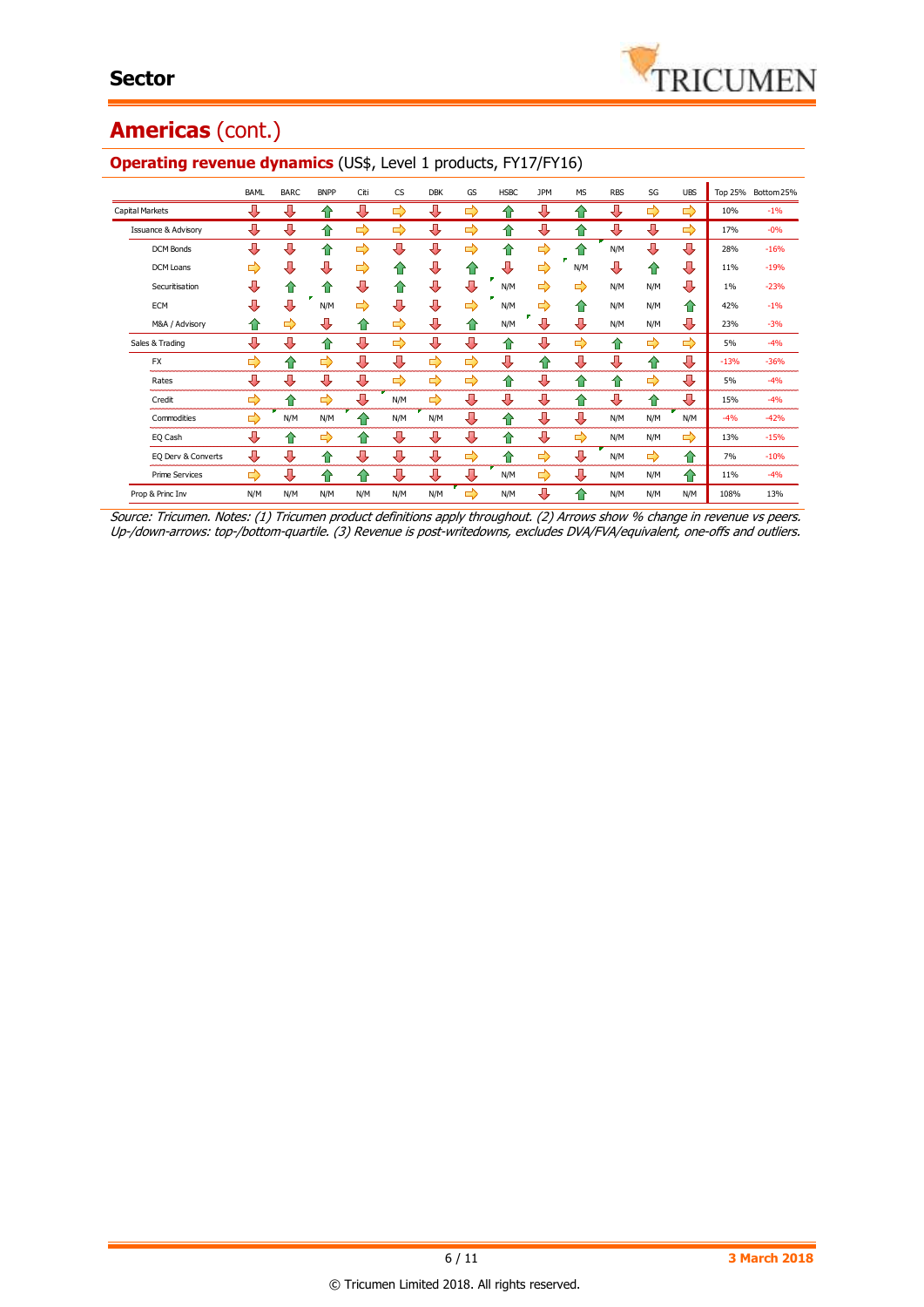

# **Americas** (cont.)



Source: Tricumen. Notes: (1) TRIC product definitions, standard deviation, product Level 1; (2) Operating expenses exclude one-off non-operational items, insurance-related benefits & claims, and credit expense/recovery/NPL provisions. Capital expenditure is included as accrued. Litigation expense is allocated to front-line units. (3) positive values indicate outperformance; missing fields indicate that data is not meaningful, or available; (4) outliers are excluded. (5) RBS does not compete in Equities markets.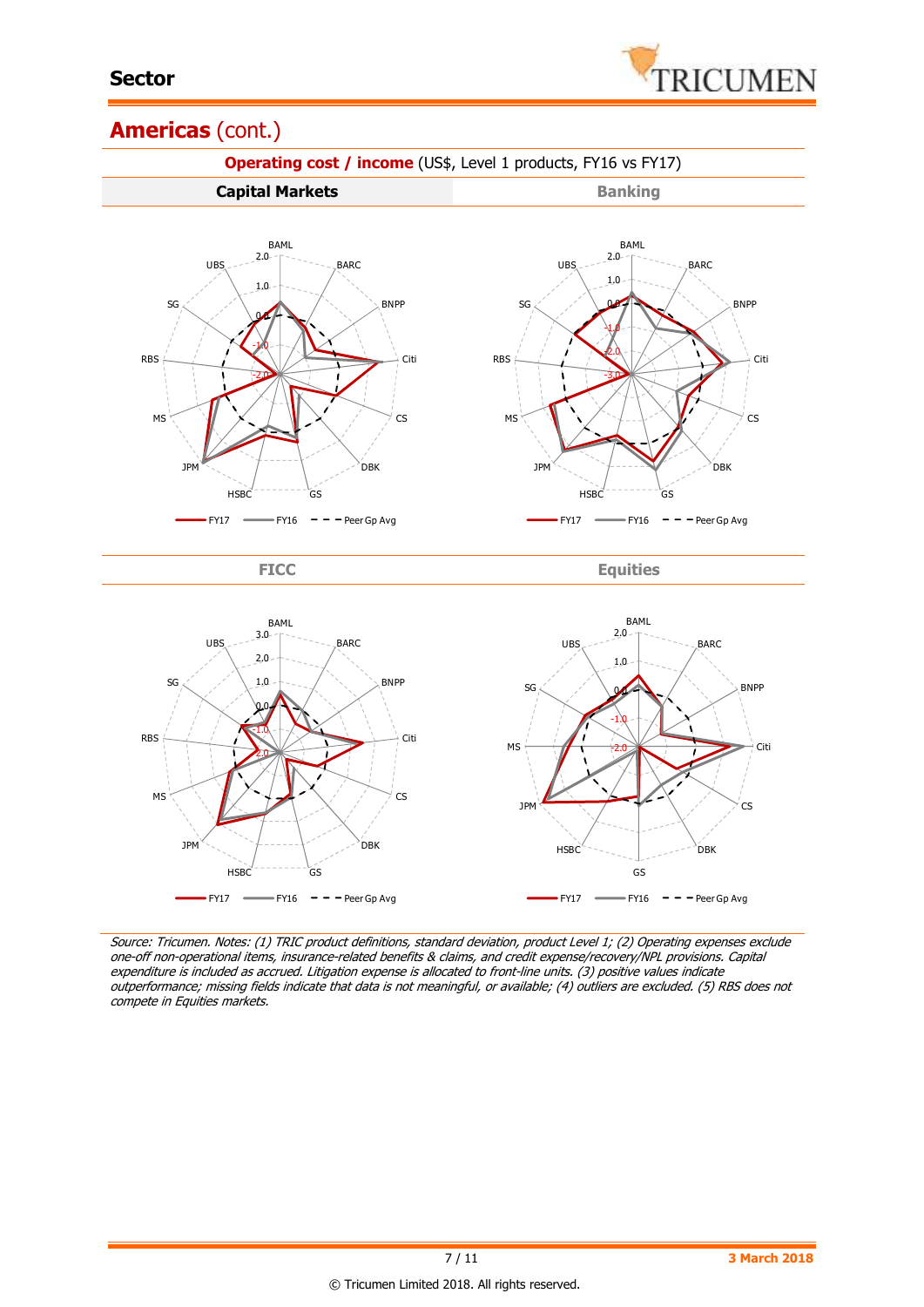

# **Asia Pacific**

**% change share of peer group operating revenue & pre-tax profit** (US\$, FY17/FY16)



Source: Tricumen. Notes: (1) Tricumen product definitions throughout. (2) Revenue is post-writedowns, excludes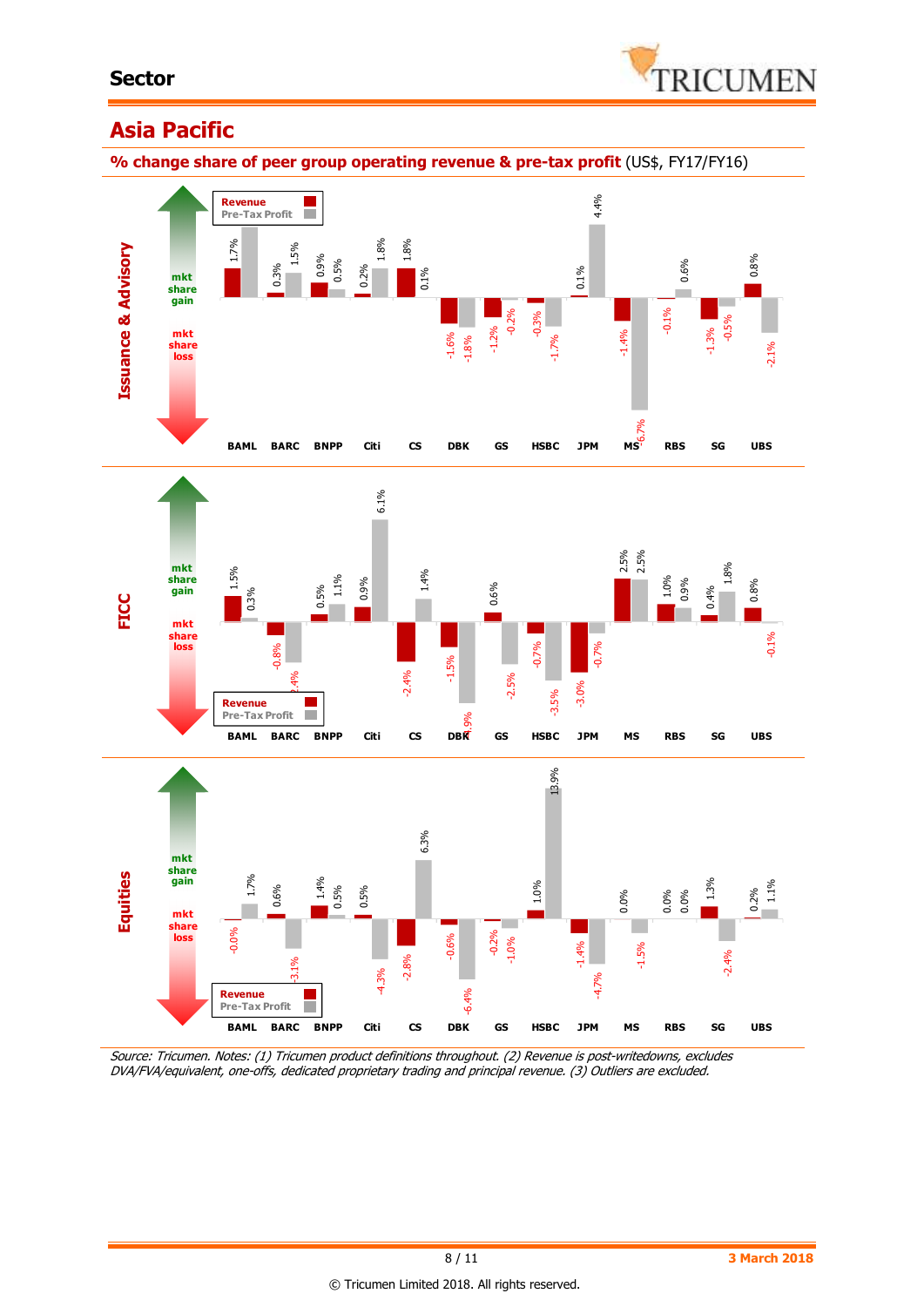# Asia Pacific (cont.)

|                                | BAML | <b>BARC</b> | <b>BNPP</b> | Citi | <b>CS</b> | <b>DBK</b> | GS            | <b>HSBC</b> | <b>JPM</b> | <b>MS</b>     | <b>RBS</b> | SG  | <b>UBS</b> | Top 25% | Bottom 25% |
|--------------------------------|------|-------------|-------------|------|-----------|------------|---------------|-------------|------------|---------------|------------|-----|------------|---------|------------|
| <b>Capital Markets</b>         | ⇨    | ⊕           | 仆           | ⇨    | ⊕         | ⊕          | ⊕             | л           | ⊕          | ⇨             | ⇑          | ⇨   | ⇧          | 10%     | $-13%$     |
| <b>Issuance &amp; Advisory</b> | ⇑    | ⇨           | ♠           | ⇨    | ⇑         | ⊕          | ⊕             | ⊕           | ⇩          | ⊕             | N/M        | ⊕   | ⇨          | 20%     | $-2%$      |
| <b>DCM Bonds</b>               | ♠    | ⊕           | ⇑           | Д    | ⇨         | Д          | ⇨             | 企           | л          | ⊕             | N/M        | ⊕   | ⇨          | 32%     | 10%        |
| DCM Loans                      |      | N/M         |             | N/M  | Д         | N/M        | ⇨             | л           | N/M        | л             | N/M        | N/M | N/M        | 27%     | 18%        |
| Securitisation                 | ⇨    | ⊕           | N/M         | л    | л         | ⇑          | $\Rightarrow$ | ⇨           | ⇑          | л             | N/M        | N/M | N/M        | 29%     | $-40%$     |
| ECM                            | ♠    | л           | N/M         | ⇨    | л         | л          | ⇑             | N/M         | ⊕          | ⇨             | N/M        | N/M | ⇑          | 46%     | $-17%$     |
| M&A / Advisory                 | ⇨    | ⇨           | 仆           | ⊕    | ⇑         | ⊕          | ⊕             | ⇑           | ⊕          | N/M           | N/M        | N/M | ⇨          | $-4%$   | $-27%$     |
| Sales & Trading                | ⇨    | ⇩           | 企           | ⇨    | ⊕         | ⊕          | ⇩             | ⇩           | л          | E)            |            | ≏   | ⇨          | 17%     | $-15%$     |
| <b>FX</b>                      | ≏    | ⇩           | N/M         | ⇨    | ⊕         | ⊕          | ⊕             | ⇨           | ⊕          | ⇑             | N/M        | N/M | 仐          | 17%     | $-31%$     |
| Rates                          | ⇨    | ⊕           | ⇨           | ⇨    | ⊕         | ⊕          | ⇨             | ⊕           | ⊕          | 企             | ⇑          | ⊕   | ✿          | 6%      | $-29%$     |
| Credit                         | ⊕    | ⊕           | Д           | ⇑    | ⇨         | ⊕          | ⇑             | ⇨           | ⊕          | ⇑             | N/M        | N/M | ⇨          | 43%     | $-11%$     |
| Commodities                    | ⇨    | N/M         | N/M         | ⊕    | ⇑         | N/M        | ⊕             | ⇑           | ⇨          | л             | N/M        | N/M | N/M        | $-24%$  | $-58%$     |
| EQ Cash                        | л    | ⊕           | ⇑           | ⇨    | ⇨         | ⇑          | ⇨             | ⇑           | ⊕          | ⊕             | N/M        | ⇩   | ⊕          | $1\%$   | $-19%$     |
| EQ Derv & Converts             | ⇑    | ⇑           | ⇑           | ⇨    | ⊕         | ⊕          | J,            | ⊕           | ⊕          | ⊕             | N/M        | ⇨   | ⇨          | 23%     | $-0%$      |
| <b>Prime Services</b>          | ⊕    | ⇑           | ⇑           | ⊕    | ⊕         | ⊕          | ⊕             | ⇨           | ⇨          | $\Rightarrow$ | N/M        | ⇑   | ⊕          | 12%     | $-24%$     |
| Prop & Princ Inv               | N/M  | N/M         | N/M         | N/M  | N/M       | N/M        | ♠             | J,          | N/M        | ⇨             | N/M        | N/M | N/M        | $-17%$  | $-39%$     |

#### **Operating revenue dynamics** (US\$, Level 1 products, FY17/FY16)

Source: Tricumen. Notes: (1) Tricumen product definitions apply throughout. (2) Arrows show % change in revenue vs peers. Up-/down-arrows: top-/bottom-quartile. (3) Revenue is post-writedowns, excludes DVA/FVA/equivalent, one-offs and outliers.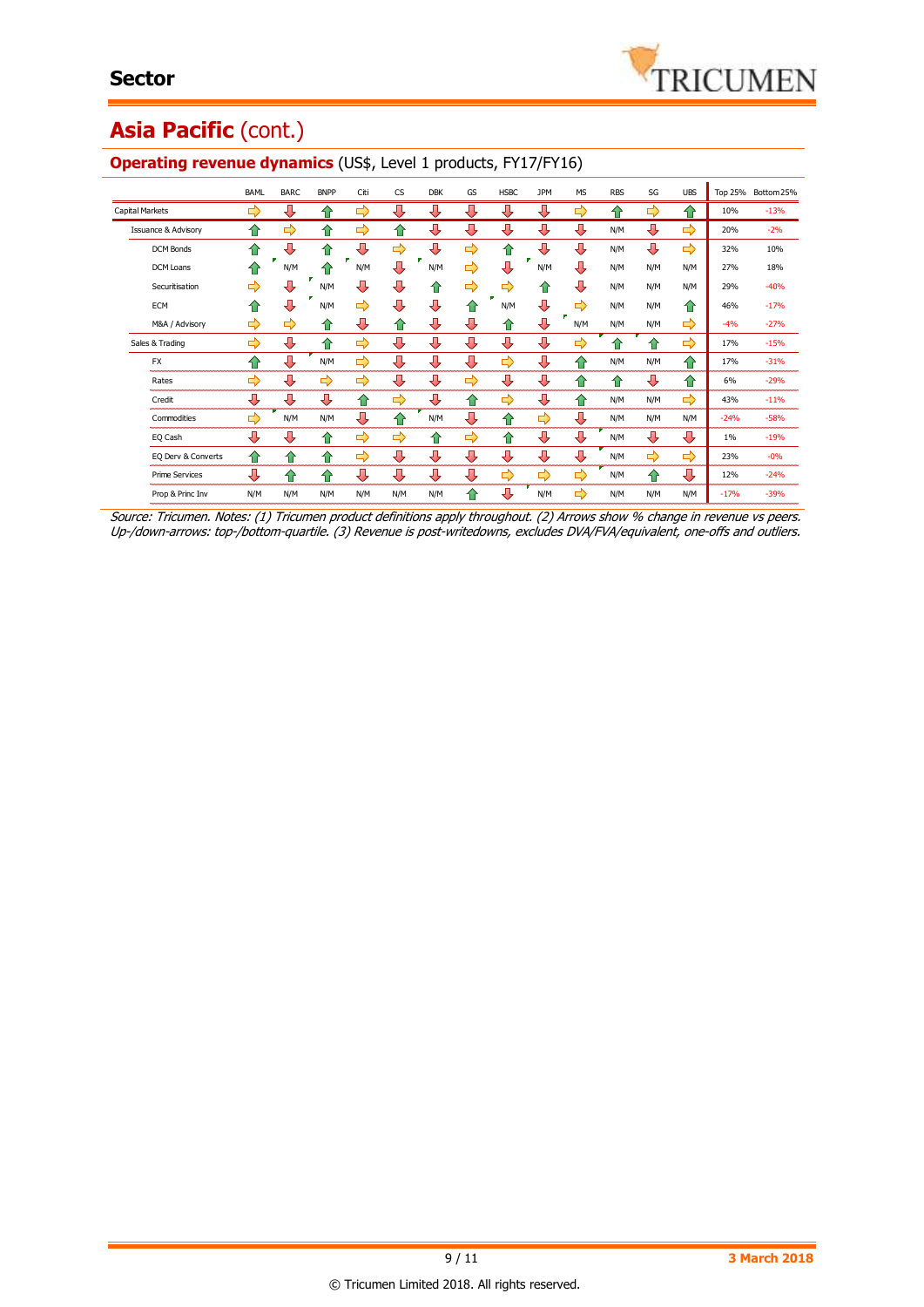

# Asia Pacific (cont.)



Source: Tricumen. Notes: (1) TRIC product definitions, standard deviation, product Level 1; (2) Operating expenses exclude one-off non-operational items, insurance-related benefits & claims, and credit expense/recovery/NPL provisions. Capital expenditure is included as accrued. Litigation expense is allocated to front-line units. (3) positive values indicate outperformance; missing fields indicate that data is not meaningful, or available; (4) outliers are excluded. (5) RBS does not compete in Equities markets.